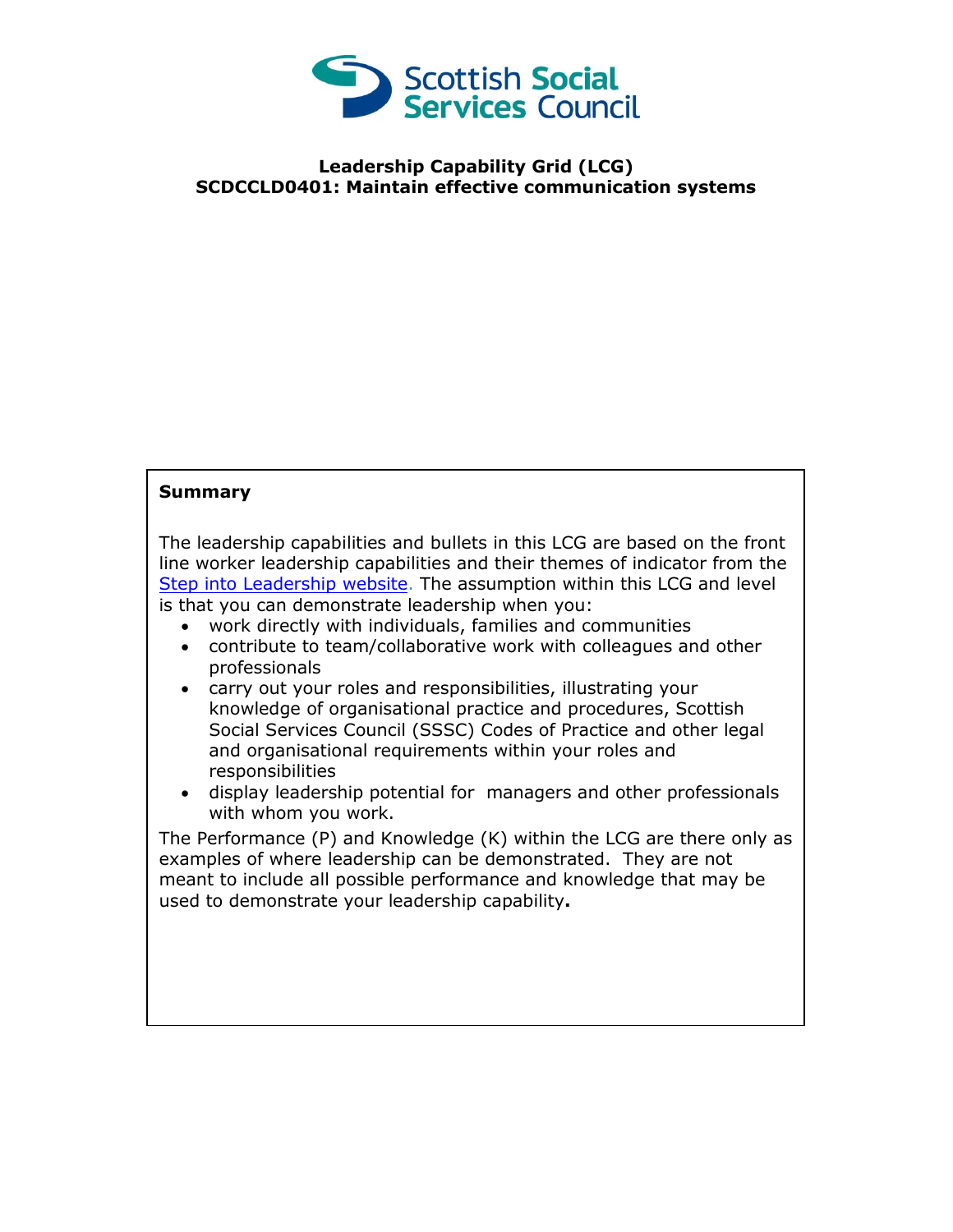

## **Leadership Capability Grid (LCG) SCDCCLD0401: Maintain effective communication systems**

| Leadership<br>capabilities                 | When maintaining effective communication systems and practice you<br>can demonstrate leadership capabilities by:                                                                                                                                                                                                                                                                                                                                                                 |
|--------------------------------------------|----------------------------------------------------------------------------------------------------------------------------------------------------------------------------------------------------------------------------------------------------------------------------------------------------------------------------------------------------------------------------------------------------------------------------------------------------------------------------------|
| <b>Vision</b>                              | Providing a vision for those with whom you work and your organisation when<br>you:                                                                                                                                                                                                                                                                                                                                                                                               |
|                                            | • See how best to make a difference when providing active support<br>$(P1, 2, 5, 6, 12, 14, 15, 16, 17, 18, 19, 26;$ K 2, 11, 12, 14, 15, 16, 17, 18, 20, 51, 56, 58)                                                                                                                                                                                                                                                                                                            |
|                                            | • Communicate and promote ownership of the vision when working with others<br>$(P6, 14, 19; K2, 11, 12, 15, 17, 18, 51, 60)$ and when recording and reporting<br>$(P29, 35, 39; KA0-44)$                                                                                                                                                                                                                                                                                         |
|                                            | • Promote a public service ethos $(P1, 2, 8, 12, 14, 19, 35; K1 - 5, 12, 13, 14, 17, 18,$<br>19,27,34,40,41,42)                                                                                                                                                                                                                                                                                                                                                                  |
|                                            | Think and plan strategically $(P6, 25, 26, 30, 31, 32, 33)$<br>K7,9,11,29,30,45,46,47,48,51,52,53)                                                                                                                                                                                                                                                                                                                                                                               |
| Self-<br>leadership                        | Displaying self leadership when you:<br>• Demonstrate and adapt leadership and management(P5,13,16,17,18;<br>K9,10,15,16,47,51,53                                                                                                                                                                                                                                                                                                                                                |
|                                            | Improve own leadership (P27,31,32,39,40; K8,21,28,29,30,50,59)<br>• Demonstrate and promote resilience $(P6, 15, 21, 22, 23, 25, 26, 27; K51, 52, 53)$<br>• Challenge discrimination and oppression (P2,12; K1-6)                                                                                                                                                                                                                                                                |
| <b>Motivating</b><br>and inspiring         | Motivating and inspiring others when you:<br>Inspire people by personal example (P6,13,18,26; K39,40,49,51,52)<br>• Recognise and value the contribution of others $(P14, 16, 17, 19, 27, 39, 40;$<br>K9, 10, 11, 15, 18, 29, 47, 52<br>• Support the creation of a learning and performance culture<br>(P5,6,14,15,16,17,18,19,25, 26,27,36,39,40; K47,48,50,51,52,53,59,60)                                                                                                    |
| <b>Empowering</b>                          | Empowering people when you:<br>• Enable leadership at all levels $(P1,2,14,16,17,19,27; K 8,9,18,29,45,47)$<br>• Drive a knowledge management culture by seeking and providing<br>information to enable understanding (P5,6,14,15,16,17,18,25,26,27,39,40;<br>$K8, 9, 10, 18, 28, 29, 30, 45, 47, 51)$<br>• Promote professional autonomy (P1,18,27; K10,45,47,55)<br>• Involve people in development and improvement<br>$($ P18,19,21,22,23,24,25,26,27,39,40; K18,47,52,53,55) |
| <b>Collaborating</b><br>and<br>influencing | Collaborating and influencing when you:<br>Lead partnership working (P14,16,17,27,39;K10,11,18,45,47)<br>Influence people (P25,26,30,31,32,33,36,38,39,40;<br>K7,9,10,16,28,29,30,40-44,45,47,52,53,59)                                                                                                                                                                                                                                                                          |